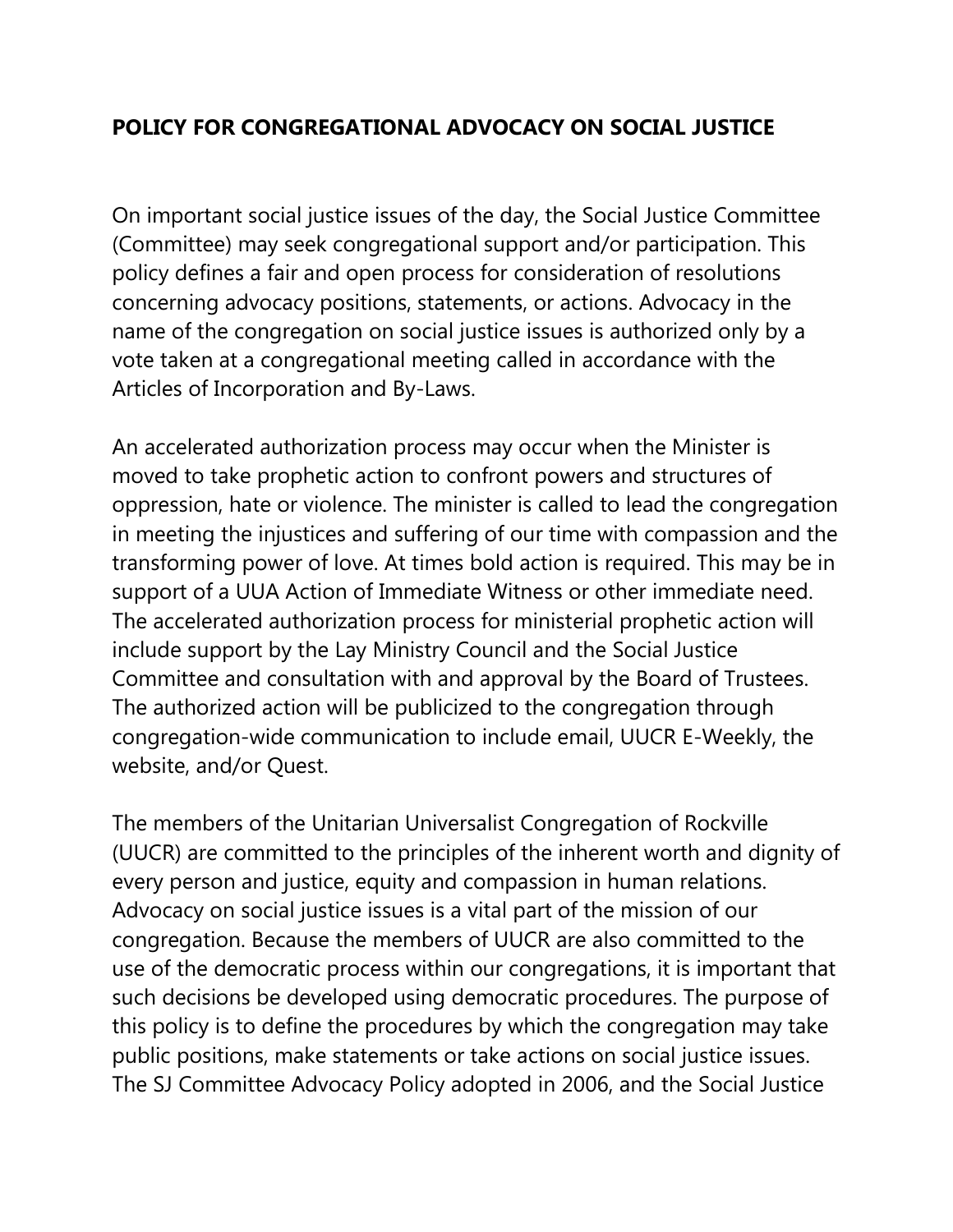Advocacy Guidelines and Background are companion documents that contain additional information.

1. Annually, the Committee will determine whether to support a resolution to be considered by the congregation as a whole. Sponsors seeking Congregational approval of a non-partisan position must submit a written proposal to the Committee Chair for action at an agreed upon regularly scheduled meeting. Exception: in the case of a matter with an urgent time frame that arises after the annual consideration time frame, the Social Justice Committee may by unanimous vote decide to add another item for congregational consideration. For example, if the Committee decides upon a resolution in January and the state advises in the following July that there will be ballot initiative on the November ballot, the committee may unanimously decide to follow the procedure below for another issue.

2. The proposal must be submitted at least 14 days in advance of the Social Justice Committee regularly scheduled monthly meeting so that it may be distributed along with the agenda for the meeting. On urgent matters like the exception above, the Committee may vote by email. The proposal will address: Unitarian Universalist Principles and Purposes; existing UUA resolutions including statements of immediate witness and study/action issues; UUCR mission and vision statement; costs and other relevant considerations.

3. The Committee will review issues solicited from the congregation to determine whether they will build the ethical integrity and moral identity of our congregation. Priority will be given to issues that relate to a UUA Study/Action Issue being pursued by the congregation. The Committee may determine not to support any of the issues from those submitted. If an issue is selected by a majority of the Committee, the sponsor of the issue will draft a formal resolution and plan for congregational consideration.

4. The SJ Committee Chair and the sponsor will meet with the minister to get input and to discuss the plan to include background papers, Quest articles, programs of education and advocacy. The minister must agree that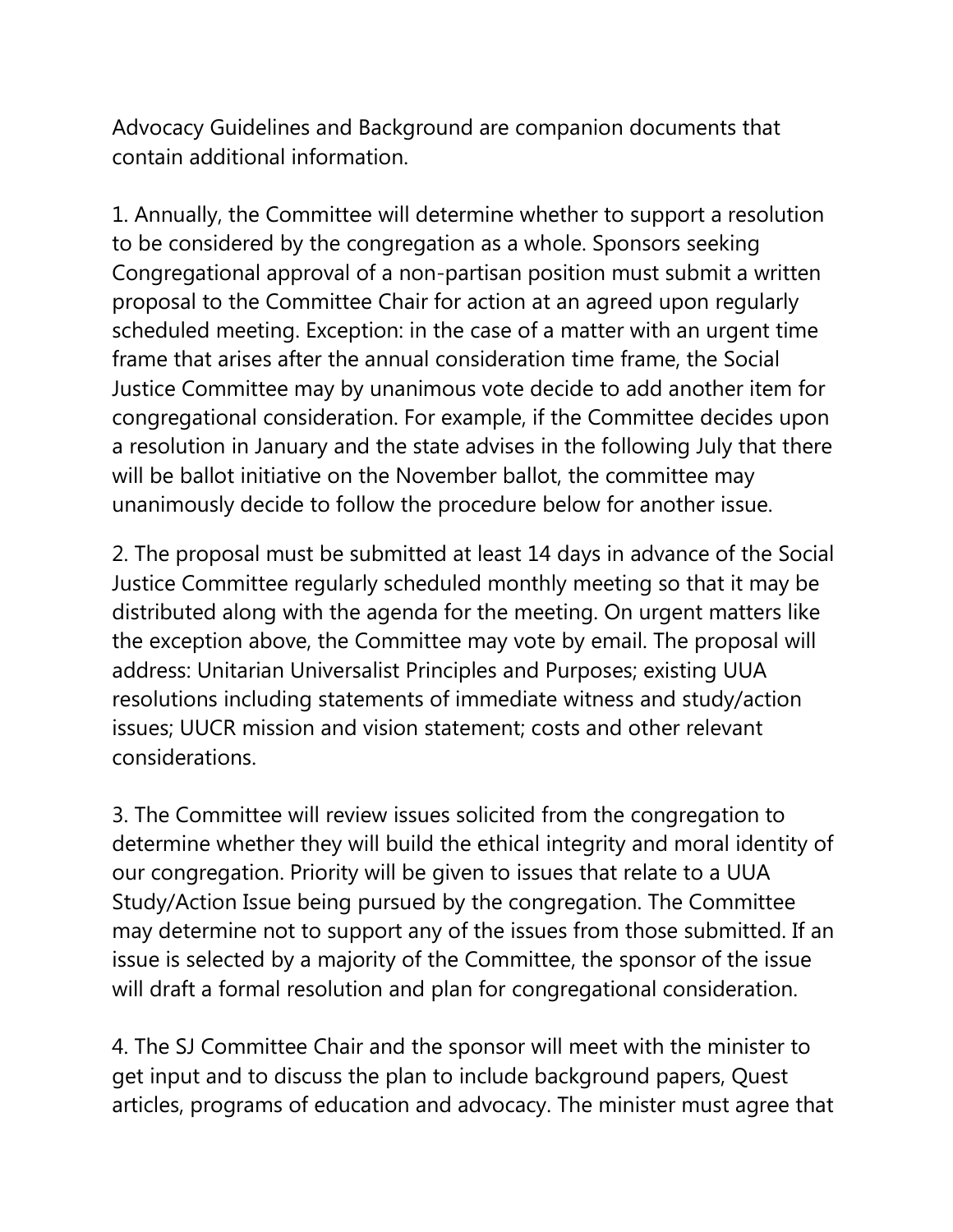the action be pursued for it to proceed to the next step. After this, the Committee will meet with the Lay Ministry Council, and the Board of Trustees to discuss the resolution. The Board of Trustees must agree that the action be pursued for it to proceed to the next step.

5. The Committee then transmits the resolution to the Congregation as a whole at least 90 days before a congregational meeting to consider the issue. During the 90 day period, the Social Justice Committee works to coordinate congregational study and discussion, such as Quest articles, Sunday services and forums. The full range of opinions should be discussed and, if practical, publicized for congregational consideration. For issues of great urgency the 90 day period may be reduced to 60 days with the approval of the minister and the Board of Trustees.

6. The Board of Trustees schedules a vote on the resolution for the next Annual Meeting or a special meeting for the purpose of considering the social justice resolution in accordance with UUCR By-Laws. Before the vote, the meeting notice will include the text of the proposed resolution. Adoption of a Congregational Social Justice Advocacy Resolution should require a favorable vote of 75% of the members present and voting.

7. Implementation within the scope of the resolution or action voted by the Congregation may be undertaken without additional congregational vote. This does not preclude reconsideration of the issue by the Congregation at appropriate intervals.

8. Approved resolutions will be publicized in the newsletter and the Committee website. At the Board's discretion, a minority view may be prepared and published in Quest.

9. Approved resolutions represent the view of the Congregation and may be ascribed to the Congregation at large. Resolutions may be used in the media or used to advocate for action by legislators. Resolutions should indicate what the planned uses are.